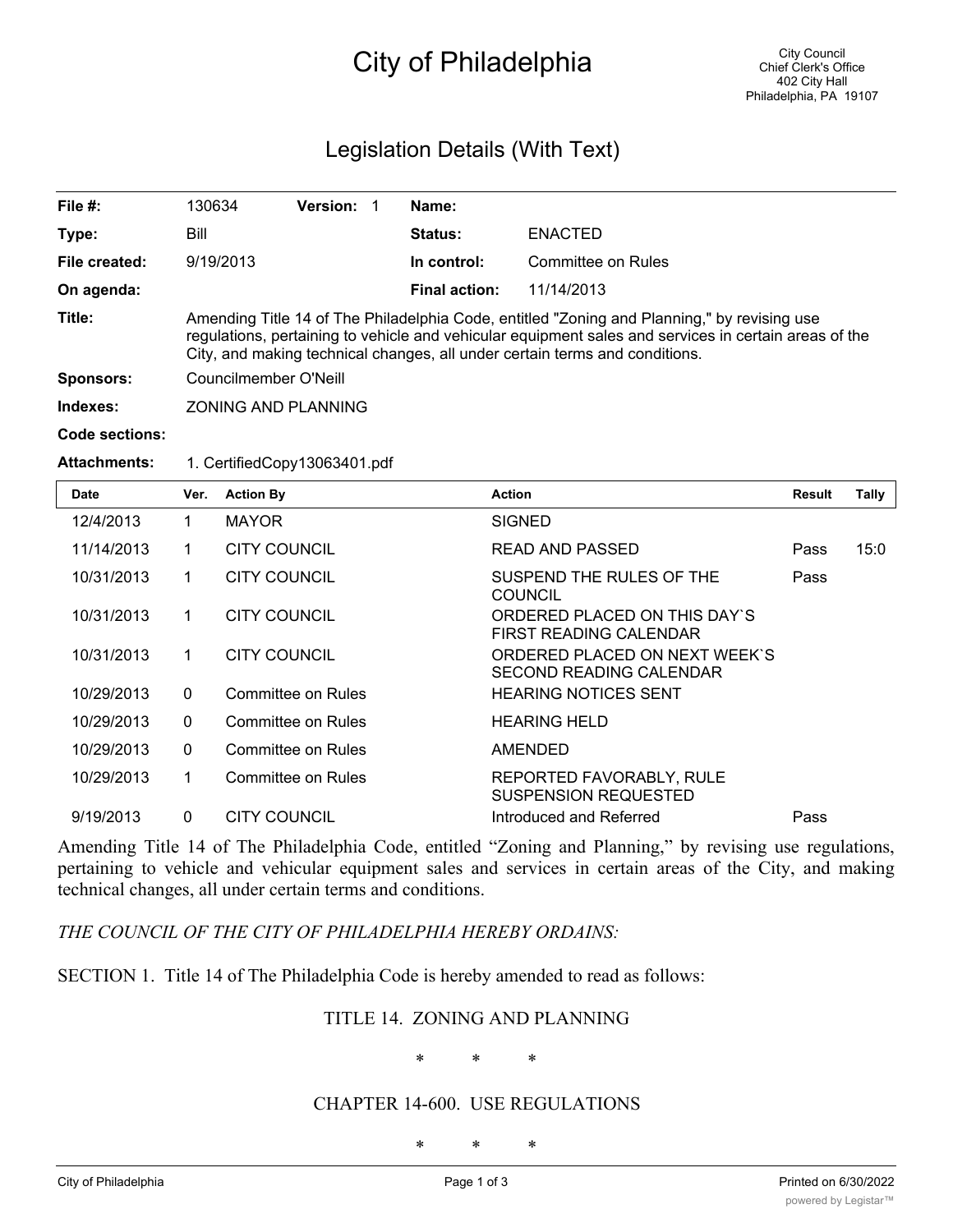| <b>Previous District NamINew</b>                                |             |             |        | $L4/L-5$ $L1/L2/L G1/G2$ | <b>LR</b> | PI  |                        |  |
|-----------------------------------------------------------------|-------------|-------------|--------|--------------------------|-----------|-----|------------------------|--|
| District Name                                                   | <b>IRMX</b> | <b>ICMX</b> | $II-1$ | $I-2$                    | $I-3$     | I-P | Use-Specific Standards |  |
| *<br>$\ast$<br>$\ast$                                           |             |             |        |                          |           |     |                        |  |
| Vehicle and Vehicular Equipment Sales and Services Use Category |             |             |        |                          |           |     |                        |  |
| l*<br>$\ast$<br>$\ast$                                          |             |             |        |                          |           |     |                        |  |
| Personal V N<br>Repair and<br>Maintenand                        |             | Y           | Y      | Y                        | Y         | N   | $$14-603(20)$          |  |
| Personal V  N<br>Sales and F                                    |             | Y           |        | N <sub>Y</sub>           | Y         | N   | $$14-603(21)$          |  |
| Gasoline S N                                                    |             | Y           | Y      | Y                        | Y         | N   | $$14-603(22)$          |  |
| $\ast$<br>l*<br>$\ast$                                          |             |             |        |                          |           |     |                        |  |
| Vehicle Pa<br>N<br>Finishing S                                  |             | Y           |        | Y                        |           | N   | $$14-603(23)$          |  |

#### Table 14-602-3: Uses Allowed in Industrial Districts

§ 14-603. Use-Specific Standards.

\* \* \*

\* \* \*

## *(20) Personal Vehicle Repair and Maintenance.*

*Personal vehicle repair and maintenance is prohibited in I-1 and I-2 Industrial Districts located* within the following areas: all divisions of the 56th Ward; all divisions of the 58th Ward; all divisions of the *63rd Ward; and all divisions of the 66th Ward.*

*(21) Personal Vehicle Sales and Rental.*

*Personal vehicle sales and rental are prohibited in I-2 Industrial Districts located within the* following areas: all divisions of the 56th Ward; all divisions of the 58th Ward; all divisions of the 63rd Ward; *and all divisions of the 66th Ward.*

*(22) Gasoline Station.*

*Gasoline stations are prohibited in I-1 and I-2 Industrial Districts located within the following* areas: all divisions of the 56th Ward; all divisions of the 58th Ward; all divisions of the 63rd Ward; and all *divisions of the 66th Ward.*

*(23) Vehicle Paint Finishing Shop.*

*Vehicle paint finishing shops are prohibited in I-1 and I-2 Industrial Districts located within the* following areas: all divisions of the 56th Ward; all divisions of the 58th Ward; all divisions of the 63rd Ward;